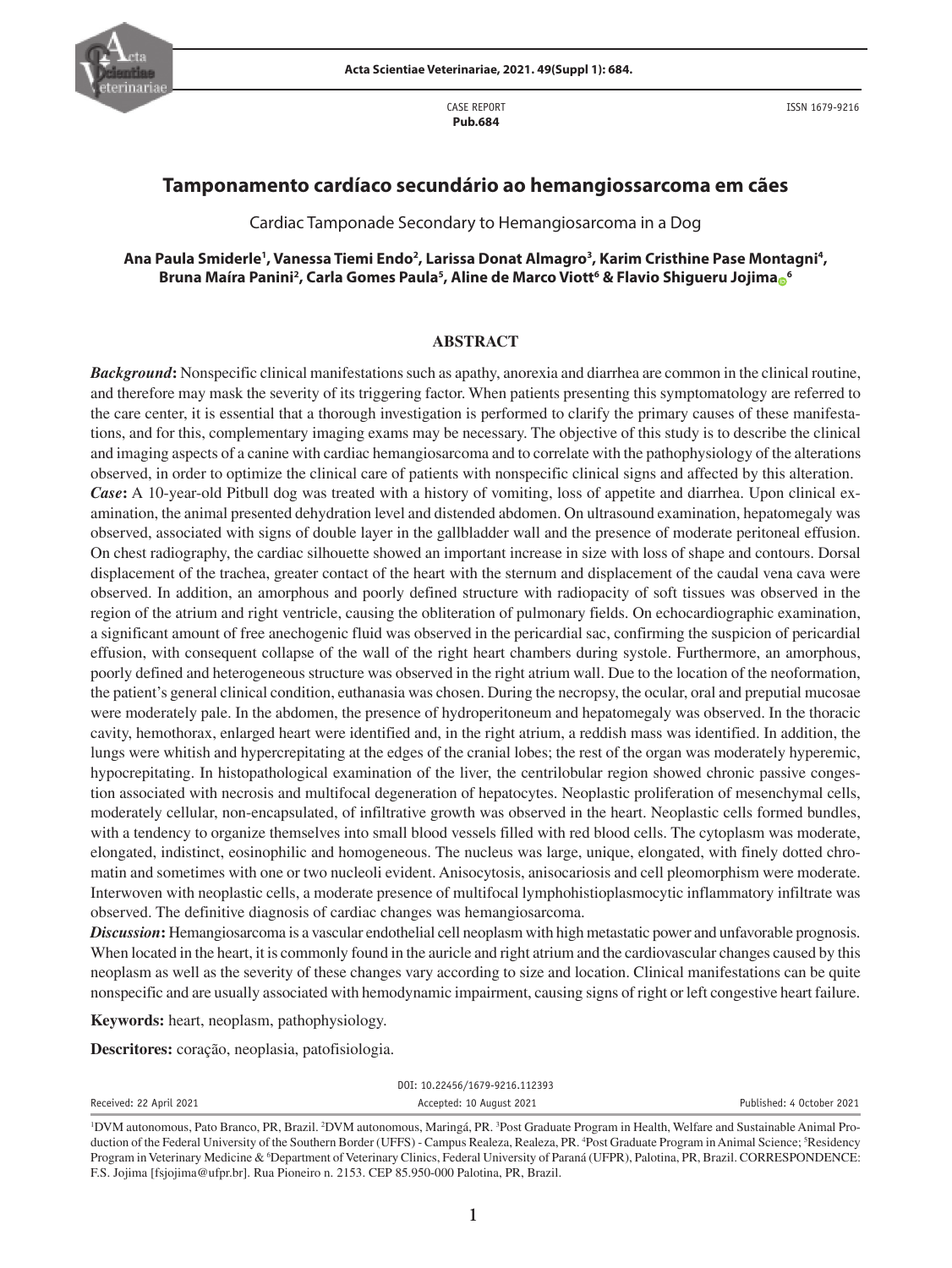# **INTRODUÇÃO**

As neoplasias cardíacas são raras em cães, afetando menos de 1% da população [11], onde as mais frequentes são o hemangiossarcoma, quimodectoma e linfoma [10]. Dentre eles, o hemangiossarcoma parece ser o mais comum, representando cerca de 69% das neoplasias cardíacas [11].

O hemangiossarcoma é classificado como neoplasia vascular que surge a partir de células endoteliais malignas [5], acometendo diversos órgãos como baço (62,5%), pulmão (60%), fígado (52,5%), peritônio (42,5%), rim (37,5%), encéfalo (30%), pleura (25%) e coração (22,5%) [2].

No coração, átrio e aurícula direita são mais acometidos [3,10,11], e o diagnóstico está associado aos aspectos ecográficos. Contudo, apenas o exame histopatológico garante o diagnóstico definitivo [4]. Histologicamente, caracteriza-se por um arranjo na forma de vasos sanguíneos com pleomorfismo e atipia celular [2], além disso, tem-se áreas de hemorragia e necrose [5].

Quando localizada no coração, as alterações no órgão e gravidade das mesmas, variam conforme o tamanho, localização e a presença ou não de efusão pericárdica e tamponamento cardíaco [3]. Assim, as manifestações clínicas geralmente estão associadas ao comprometimento hemodinâmico, causando sinais de insuficiência cardíaca congestiva ou manifestações como apatia e anorexia [11]. A morte súbita pode acontecer devido ao tamponamento cardíaco e ruptura atrial [7].

O objetivo deste trabalho foi relatar a ocorrência de hemangiossarcoma cardíaco localizado em átrio direito em paciente da espécie canina, de modo a facilitar a identificação de manifestações clínicas e aspectos ecográficos, além de otimizar o atendimento clínico, diagnóstico e tratamento da doença.

#### **CASO**

Um cão, da raça Pitbull, 10 anos, foi atendido com histórico de vômito, inapetência e diarreia. Ao exame clínico, o animal apresentava nível de desidratação de 6-7% e abdômen distendido (sugerindo ascite). Os métodos diagnósticos iniciais incluíram hemograma, perfil bioquímico, ultrassonografia abdominal e radiografia torácica. Foi indicado internação do paciente para reposição de fluídos e realização de exames complementares, porém os tutores não autorizaram. A única alteração encontrada nos exames laboratoriais foi discreto aumento dos valores de creatinina (1,97 mg/dL) valores de referência: 0,5 a 1,5 mg/dL).

Três dias após o primeiro atendimento, o paciente retornou para realização de exames de imagem. Ao exame ultrassonográfico, observou-se silhueta hepática com bordos arredondados (hepatomegalia), associado a sinais de dupla camada em parede de vesícula biliar, aumento da espessura total da parede de segmento duodenal e presença de moderada efusão peritoneal (Figura 1A). O líquido ascítico foi coletado, e sua análise revelou cor amarelo palha, odor inodoro, aspecto ligeiramente turvo, densidade 1036 e presença de sangue oculto, caracterizando transudato modificado.

Na radiografia torácica a silhueta cardíaca apresentava importante aumento de tamanho (VHS: 13v), com perda da forma e contornos, principalmente em região de átrio e ventrículo direitos (Figura 1B). Observou-se deslocamento dorsal da traqueia, maior contato do coração com o esterno e deslocamento de veia cava caudal. Além disso, observou-se estrutura amorfa e pouco definida com radiopacidade de tecidos moles, em região de átrio e ventrículo direito, causando obliteração de campos pulmonares. Todas estas alterações eram sugestivas de efusão pericárdica associada a neoformação em átrio e ventrículo direitos, e reforçaram a suspeita de insuficiência cardíaca direita.

O exame ecodopplercardiográfico foi então sugerido para confirmação diagnóstica de efusão pericárdica. Ao exame ecodopplercardiográfico, observou-se presença de importante quantidade de líquido livre anecogênico em saco pericárdico, confirmando a suspeita de efusão pericárdica, com consequente colapso da parede de câmaras cardíacas direitas durante a sístole (Figura 1C). Ademais, observou-se em parede de átrio direito, medindo 5,28 x 4,59 cm, estrutura com aspecto amorfo, pouco definida e heterogênea (Figura 1D).

Em decorrência da piora clínica do paciente, demonstrando intensa dispneia, houve necessidade de interrupção do exame ecodopplercardiográfico. Devido à localização da neoformação, do quadro clínico geral do paciente, associado à escolha dos tutores, optou-se pela eutanásia.

A necropsia foi realizada e a análise macroscópica demonstrou mucosas oculares, oral e prepucial moderadamente pálidas, indicativo de anemia. Em cavidade abdominal, observou-se presença de 1.500 mL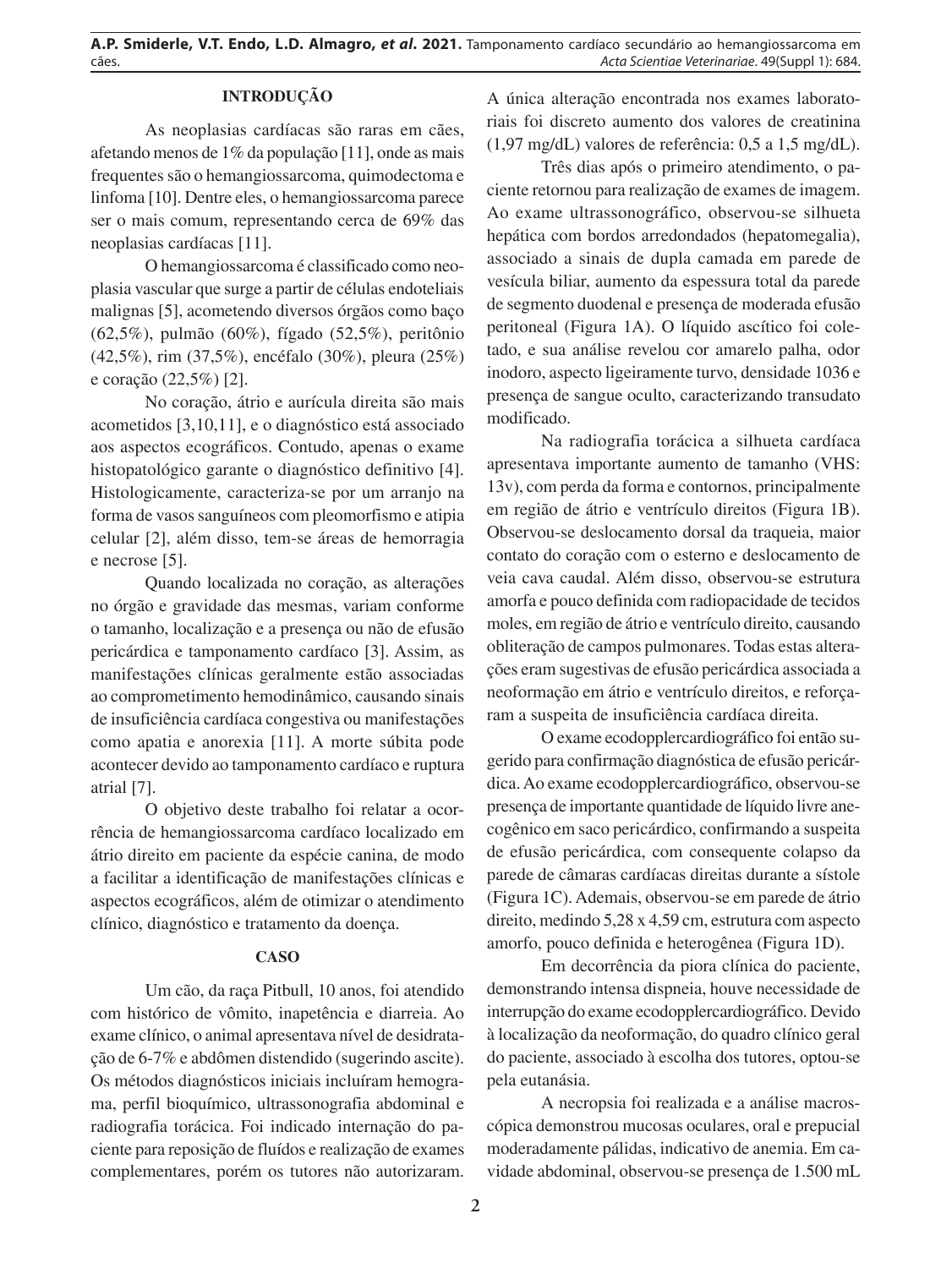de líquido serossanguinolento (hidroperitônio). O fígado estava com os bordos moderadamente arredondados (hepatomegalia), com coloração moderadamente avermelhada e padrão centrolobular evidenciado. No intestino, a mucosa estava levemente hiperêmica e notou-se conteúdo mucoso amarelado por toda a sua extensão, caracterizando enterite. Em cavidade torácica foram coletados 300 mL de líquido sanguinolento, caracterizando hemotórax. O coração estava levemente aumentado de tamanho e notou-se em átrio direito, massa de coloração avermelhada, medindo aproximadamente 4 cm de diâmetro, que ao corte era homogênea e macia (Figura 2A). O pulmão estava com os bordos dos lobos craniais esbranquiçados e hipercrepitantes; o restante do órgão estava moderadamente hiperêmico, hipocrepitante e ao corte, fluía leve presença de líquido serossanguinolento.

Ao exame histopatológico observou-se em fígado moderada a acentuada dilatação dos sinusóides, assim como dos vasos linfáticos. Em região centrolobular foi observada congestão passiva crônica associada a necrose e degeneração multifocal de hepatócitos (fígado de noz- moscada).

No coração observou-se proliferação neoplásica de células mesenquimais, moderadamente celular, pobremente demarcada, não encapsulada, de crescimento infiltrativo (Figura 2B). As células neoplásicas formavam feixes, com tendência a se organizarem em pequenos vasos sanguíneos preenchidos por hemácias. O citoplasma era moderado, alongado, indistinto, eosinofílico e homogêneo. O núcleo era grande, único, alongado, com cromatina finamente pontilhada e por vezes, com 1 a 2 nucléolos evidentes. Anisocitose, anisocariose e pleomorfismo celular eram moderadas.



**Figura 1.** Achados imaginológicos observados durante a avaliação do paciente. A- Sinal de dupla camada observado em vesícula biliar sugestivo de edema de parede e líquido livre (seta). B- Cardiomegalia. C- Efusão pericárdica e colabamento das câmaras cardíacas direitas (seta). D- Neoformação atrial (setas).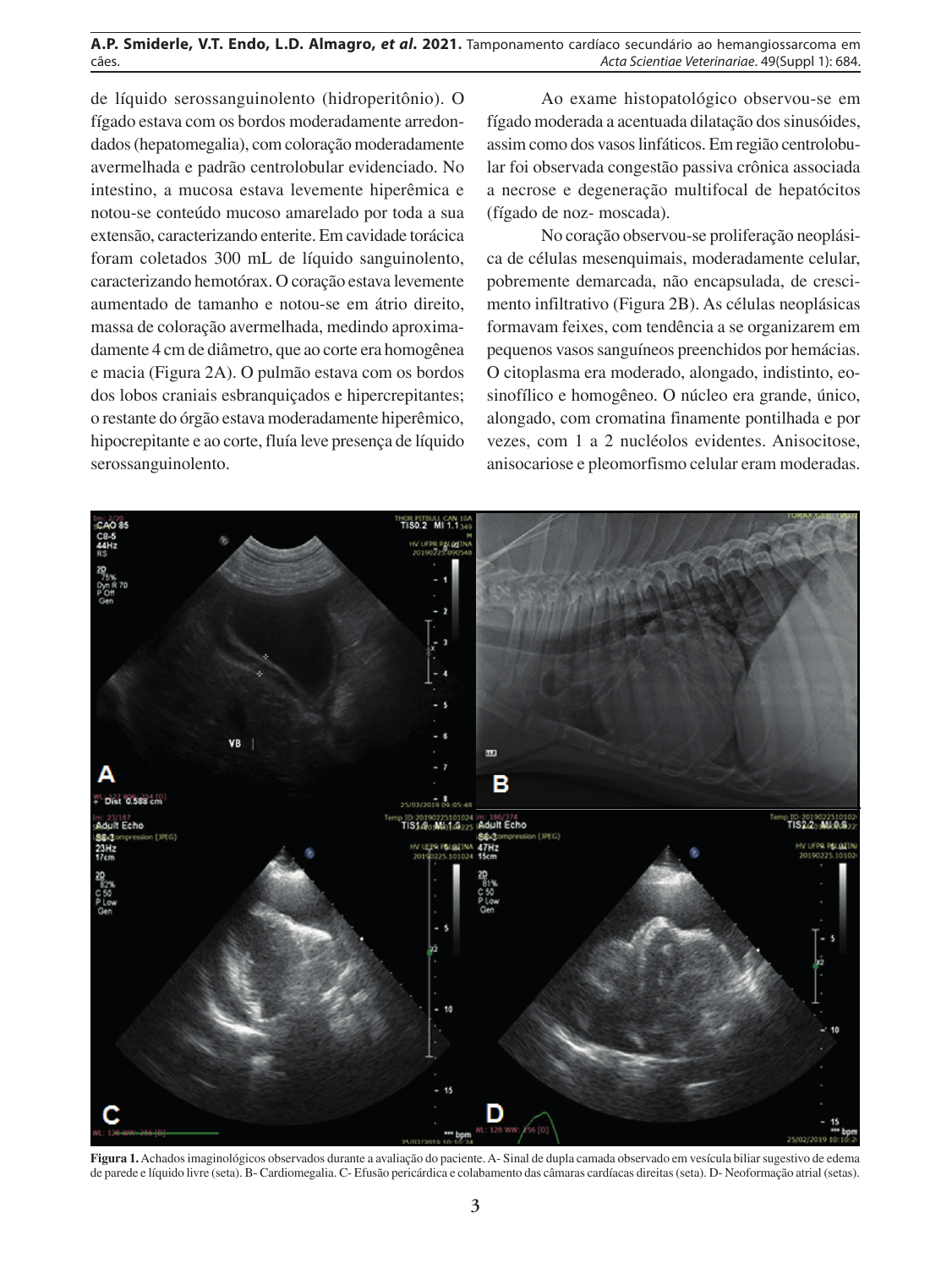

**Figura 2.** A- Achados da necropsia, observar a neoformação em átrio direito. B- Achados histopatológicos, onde se observa proliferação de células mesenquimais, organizadas em feixes, tendendo a formação de pequenos vasos sanguíneos preenchidos por hemácias; anisocitose, anisocariose e pleomorfismo celular são moderados.

Entremeado às células neoplásicas, observou-se moderada presença de infiltrado inflamatório linfohistioplasmocitário multifocal. Notou-se área focalmente extensa com acúmulo de hemácias (coágulo). O diagnóstico definitivo das alterações cardíacas foi de hemangiossarcoma.

## **DISCUSSÃO**

Em relação ao sinal de dupla camada em vesícula biliar, este normalmente está associado a edema de parede, que pode ser secundário a hipertensão portal, hipoalbuminemia ou inflamação [8]. Como o paciente não apresentava alterações de enzimas hepáticas no exame bioquímico ou hipoalbuminemia (albumina: 3,1 g/dL; valores de referência: 2,6 a 4,0 g/dL), por exclusão de possibilidades, sugeriu-se que esta alteração estava associada a hipertensão portal. A hipertensão portal pode ter causa pré-hepática, pós-hepática ou intra-hepáticas [9]. As causas pré-hepáticas ocorrem quando há processos obstrutivos na veia porta ou em suas tributárias; a causas pós-hepáticas quando há processos obstrutivos na veia cava caudal, insuficiência cardíaca direita ou afecções do pericárdio; e as intra-hepáticas em casos de hepatite crônica e cirrose ou neoplasias hepáticas. Devido à ausência de sinais sugestivos de causas hipertensivas pré e intra-hepáticas, associada aos demais achados ultrassonográficos, concluiu-se que a hipertensão portal teria origem póshepática, possivelmente secundária a um quadro de insuficiência cardíaca direita ou afecção pericárdica.

Neoplasias cardíacas, na base do coração ou no pericárdio são consideradas a segunda causa mais comum de efusão pericárdica [1]. Dentre as neoplasias, o hemangiossarcoma parece estar mais comumente associada a este quadro, podendo causar hemopericárdio agudo e recidivante [11]. A presença de efusão pericárdica aumenta progressivamente a pressão intrapericárdica, e quando essa pressão se equivale a pressão diastólica do ventrículo e átrio direito, impede seu enchimento completo e causa seu colabamento; caracterizando o tamponamento cardíaco [6].

As alterações macroscópicas do paciente indicavam a presença de anemia; e em um trabalho relatado por Flores *et al*. [2] o quadro anêmico foi observado em 22,5% dos animais necropsiados e diagnosticados com hemangiossarcoma cuja causa estava associada à perda contínua de sangue como consequência da ruptura das neoformações.

A ascite e o fígado de noz-moscada são alterações condizentes com insuficiência cardíaca congestiva direita [2]. A proliferação neoplásica de células mesenquimais, moderadamente celular, pobremente demarcada, não encapsulada, de crescimento infiltrativo (Figura 2B). Na literatura observa-se que células neoplásicas formavam feixes, com tendência a se organizarem em pequenos vasos sanguíneos preenchidos por hemácias [2,5,7].

Entende-se que as manifestações clínicas iniciais de vômito e diarreia demonstradas pelo paciente estavam relacionadas a congestão dos órgãos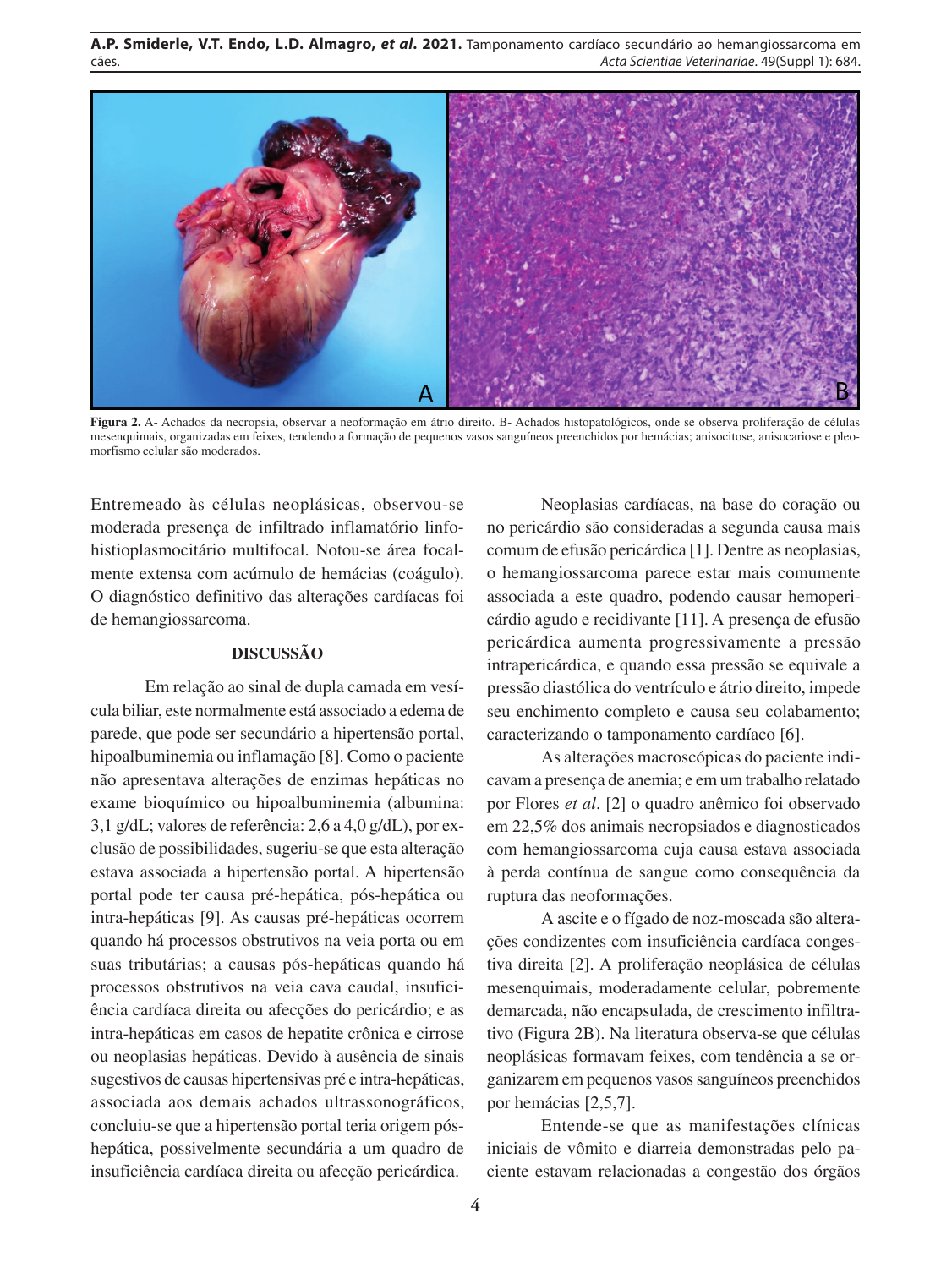abdominais, secundárias à insuficiência cardíaca direita causada pela presença de neoformação atrial devido a aumento da resistência vascular e deficiência no débito cardíaco. A congestão e edema dos órgãos aconteceu como consequência do aumento da pressão hidrostática pela estase venosa associada a elevação da volemia devido a ação do sistema renina-angiotensinaaldosterona e quando esta alteração está associada ao trato gastrointestinal, é denominada gastroenteropatia hipertensiva e acontece devido a uma série de alterações na microcirculação do estômago e intestino como a presença de vasos dilatados, porém sem a presença de infiltrado inflamatório [9].

Em decorrência da não detecção do abafamento dos sons cardíacos ao exame físico, a efusão pericárdica ocorreu após o primeiro atendimento e, por conta da piora do quadro clínico, o acúmulo de líquido pericárdico deve ter ocorrido previamente ou durante os exames de imagem.

Embora tenha sido constatada a presença de efusão pericárdica e tamponamento cardíaco enquanto o paciente estava vivo, a análise macroscópica na necropsia não confirmou presença de conteúdo em saco pericárdico, mas notou a presença de hemotórax moderado. A ocorrência de uma pequena ruptura do saco pericárdico durante o armazenamento ou transporte do cadáver permitiu o extravasamento do conteúdo

pericárdico para a cavidade torácica. Deste modo, o hemotórax observado teria na verdade origem em saco pericárdico, secundária à ruptura ou sangramento da neoformação atrial.

A inespecificidade das manifestações clínicas causadas por neoformações cardíacas e a importância dos exames complementares de imagem na detecção das alterações no caso foi o objetivo deste relato. Neste caso, a ultrassonografia abdominal mostrou sinais sugestivos de alteração cardíaca e a radiografia torácica confirmou a real necessidade da avaliação da função e estruturas cardíacas devido a cardiomegalia observada. A ecocardiografia se mostrou satisfatória na localização do tumor e na identificação da neoplasia mais provável, confirmando o resultado de um estudo que encontraram sensibilidade ecográfica de 69% para detecção de tumores cardíacos [3]. E enfatiza-se a necessidade da adição das neoplasias cardíacas como diagnósticos diferenciais durante a avaliação clínica principalmente de pacientes idosos e de porte médio e demonstrou-se a necessidade de exames complementares na rotina clínica a fim de otimizar o atendimento clínico, com diagnósticos mais precisos e métodos intervencionistas e terapêuticos mais eficientes.

*Declaration of interest***.** The authors report no conflicts of interest. The authors alone are responsible for the content and writing of paper.

#### **REFERENCES**

- **1 De Sandre-Robinson D.M., Quina M.T. & Lurie D.M. 2018.** Pericardial Hemangiosarcoma in a 10-Year-Old Papillon. *Journal of the American Animal Hospital Association*. 54(5): 545-549. DOI: 10.5326/JAAHA-MS-6612.
- **2 Flores M.M., Panziera W., Kommers G.D., Irigoyen L.F., Barros C.S.L. & Fighera R.A. 2012.** Aspectos epidemiológicos e anatomopatológicos do hemagiossarcoma em cães: 40 casos (1965-2012). *Pesquisa Veterinária Brasileira*. 32(12): 1319-1328. DOI: 10.1590/S0100-736X2012001200017
- **3 Fruchter A.M., Miller C.W. & O'Grady M.R. 1992.** Echocardiographic results and clinical considerations in dogs with right atrial/auricular masses. *Canadian Veterinary Journal.* 33(3): 171-174.
- **4 Janus I., Nowak M., Noszczyk-Nowak A., Ciaputa R., Kandefer-Gola M., Pasławska U., Sapierzyński R., Łopuszy ski W. & Otrocka-Domagała I. 2016.** Epidemiological and pathological features of primary cardiac tumours in dogs from Poland in 1970-2014. *Acta Veterinaria Hungarica*. 64(1): 90-102. DOI: 10.1556/004.2016.010
- **5 Kim J.H., Graef A.J., Dickerson E.B. & Modiano J.F. 2015.** Pathobiology of Hemangiosarcoma in Dogs: Research Advances and Future Perspectives. *Veterinary Sciences*. 2(4): 388-405. DOI: 10.3390/vetsci2040388
- **6 Madron É. 2016.** Pericardial Diseases. In: Madron É. (Ed). *Clinical Echocardiography of the Dog and Cat*. St. Louis: Elsevier, pp.260-271
- **7 Noszczyk-Nowak A., Nowak M., Paslawska U., Cepiel, Alicja A., Janiszewski A., Staszczyk M. & Nicpon J. 2014.** A retrospective study of cardiac hemangiosarcoma in dogs. *Turkish Journal of Veterinary and Animal Sciences*. 38(1): 77-81. DOI: 10.3906/vet-1301-42
- **8 Pennick D. & D'Anjou M.A. 2015.** Liver. In: D'Anjou M.A & Pennick D. (Eds). *Atlas of Small Animal Ultrassonography*. 2nd edn. Danvers: Blackwell Publishing, pp.183-238.